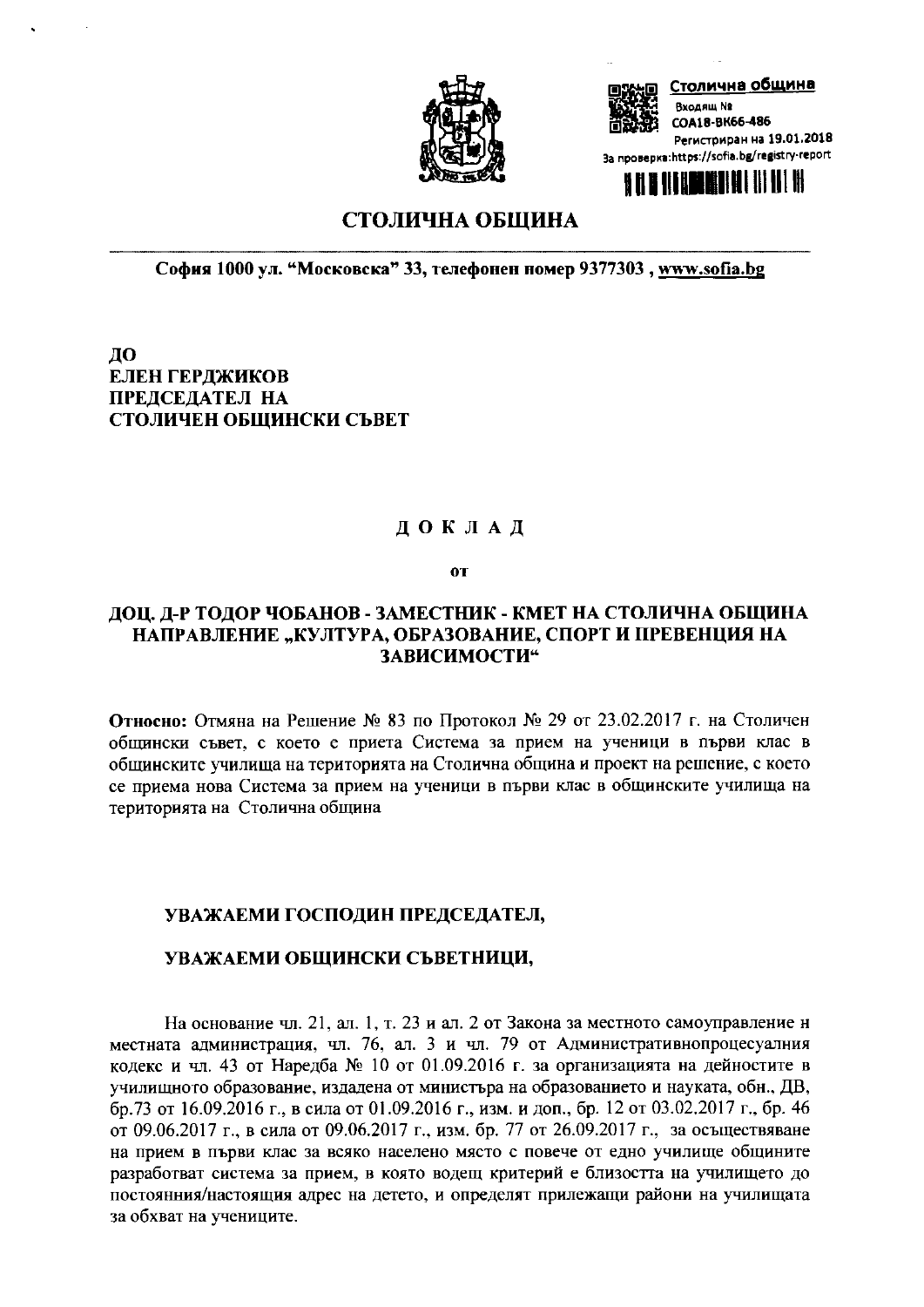Новата системата е разработена от работна група, назначена със заповед № СОА17-РД91-409/16.11.2017 г. на кмета на Столична община, в която участваха експерти от Дирекция "Образование" - СО, РУО - София - град и директори на столични общински училища. В работната група активно участие взе и омбудсмана на Столична община - г-жа Лилия Христова, която присъства на всички заседания.

Отмяната на Решение № 83 по Протокол № 29 от 23.02.2017 г. на Столичен общински съвет, с което е приета Система за прием на ученици в първи клас в общинските училища на територията на Столична община и приемането на нова Система за прием на ученици в първи клас в общинските училища на територията на Столична община е продиктувано от няколко обективни фактора, а именно:

В Административен съд-София - град бе образувано адм. д. № 3417/2017 г., VIII - ТРИЧЛЕНЕН СЪСТАВ по жалба на Петя Николаева Добренова - Николова срещу т. 8. т. 9 и т. 10 от Разлел III от Системата за прием на ученици в първи клас в общинските училища на територията на Столична община, приета с Решение № 83 по Протокол № 29 от 23.02.2017 г. на Столичен общински съвет, както и по жалба на Ваня Венциславова Иванова срещу т. 8, част Б. Социални критерии, пункт 11 от Раздел III от системата, както и по жалба на Борис Александров Еленков срещу т. 8, т. 9 и т. 10 от Разлел III от същата система.

Административен съд - София - град, VIII - ТРИЧЛЕНЕН СЪСТАВ, като разглела алм. лело № 3417/2017 г. се произнесе с Решение № 4631/11.07.2017г., с което отменя т. № 1 и т. № 8 от т. 8, б. "А". "Общи критерии", т. № 11, т. № 13 и т. № 14 от т. 8, б. "Б". Социални критерии, т. 9 и т. 10 от Системата за прием на ученици в първи клас в общинските училища на територията на Столична община, приета с Решение № 83 по Протокол № 29 от 23.02.2017 г. на Столичен общински съвет.

Към настоящия момент решението не е влязло в сила, тъй като Столичен общински съвет е в процедура по обжалване пред Върховен административен съд съгласно законоустановения срок.

В Комисия за защита от дискриминация бе образувана преписка № 124/2017 г. въз основа на жалба, заведена с вх. № 44-00-1763/14.06.2017 г., подадена от Атанас Петров Григоров против Допълнителни критерии № 2.1, № 2.2, № 3, № 3.1, № 3.2 и № 3.3 за прием на ученици в първи клас в 119 СУ "Академик Михаил Арнаудов", гр.София.

В Комисията за защита от дискриминация бе образувана преписка № 111/2017 г. по признаци "Обществено положение", "Произход", "личностно положение" и "Семейно положение" по сигнал и във връзка с писмо вх.№ 10-10-14/19.05.2017 г. на Върховна административна прокуратура на република България, отдел "Надзор и законност", с което КЗД в съответствие с провомощията й е сезирана за проверка на спазване на законовите изисквания при прилагане иа критерии за прием на ученици в първи клас във връзка с Решение на Столичен общински съвет № 83 по Протокол № 29 от 23.02.2017 г. на Столичен общински съвет, с което е приета Система за прием на ученици в първи клас в общинските училища на територията на Столична община. След като разгледа преписката КЗД се произнесе с Решеиие № 440/20.12.2017 г. на Петчленен заседателен състав с което:

Установи, че допълнителните критерии, регламентирани в т.9 на Раздел III от Системата за прием на ученици в първи клас в общинските училища на територията на Столична община, приета с Решение № 83 по Протокол № 29 от 23.02.2017 г. на Столичен общински съвет създават предпоставки за непряка дискримииация за неопределена, но определяема група деца, на основата на признаци обществено положение", "произход", "личностно положение" и "семейно положение" по смисъла на чл. 4, ал.3 от ЗЗДискр.

Предписва на Столичен общински съвет да предприеме съответни мерки, целящи привеждане в изпълнение спазване на принципа за равно третиране, като отмени или измени т. 9 на Раздел III от Системата за прием на ученици в първи клас в общинските училища на територията на Столична община, приета с Решение № 83 по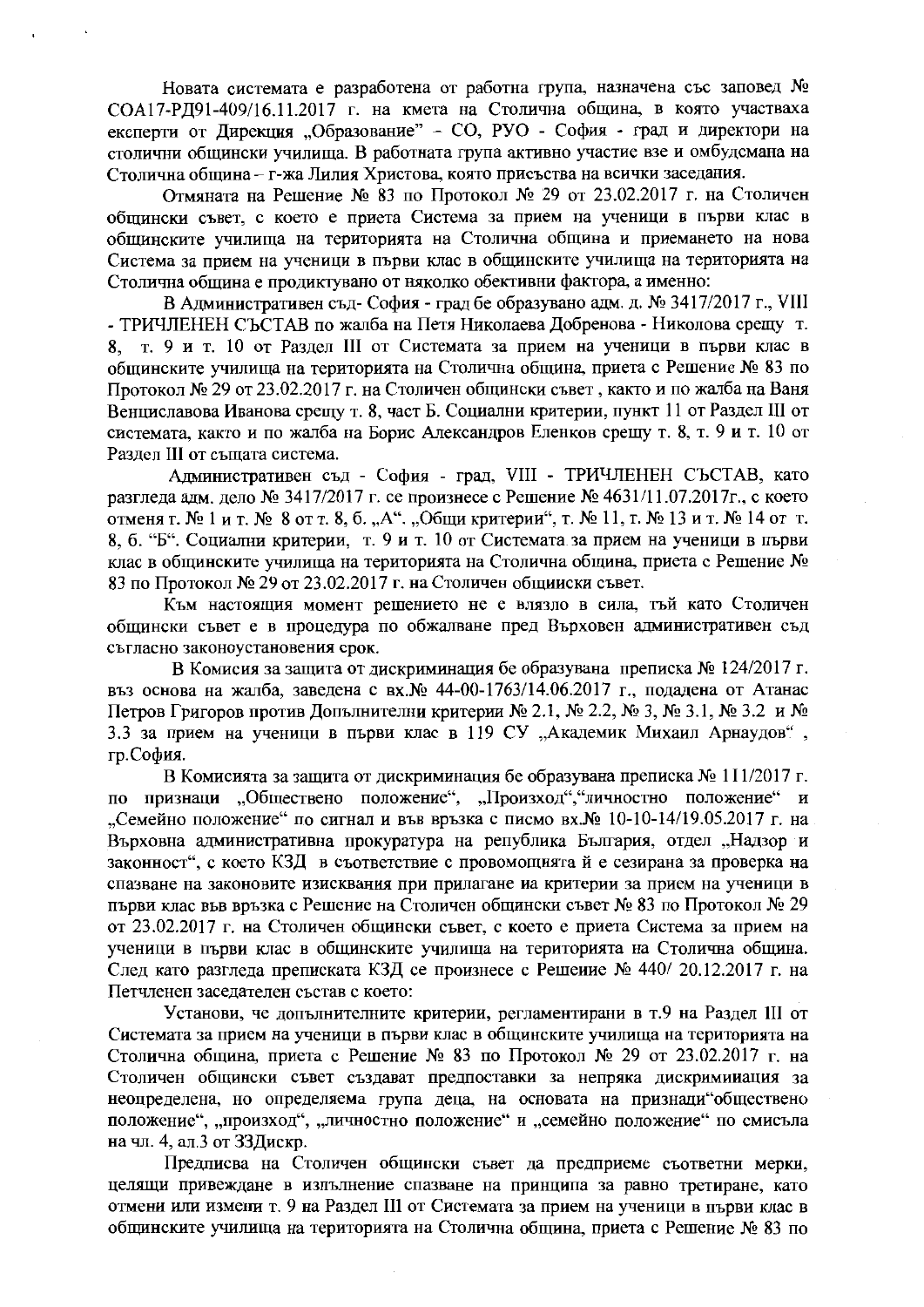Протокол № 29 от 23.02.2017 г. на Столичен общински съвет, като се гарантира за всички деца, кандидатстващи за прием в първи клас на територията на Столична община, изравнянане на възможностите и равен достъп до образование на всички деца.

Препоръчва на Столичен общински съвет да се прецизират текстовете разписани в Раздел III, т. 8, буква "Б". "Социални критерии", т. 11, т. 13 и т. 14 от Системата за прием на ученици в първи клас в общинските училища на територията на Столична община, приета с Решение № 83 по Протокол № 29 от 23.02.2017 г. на Столичен общински съвет.

Определя на Столичен общински съвет двумесечен срок от получаване на решението да уведоми Комисията за защита от дискриминация за предприетите действия и мерки за изравняване на възможностите и равен достъп до образование за всички деца, кандидатстващи за прием в първи клас.

Не на последно място като причина за приемане на нова Система е и нормативната промяна, която направи Министерство на образованието и науката в Наредба № 10 от 01.09.2016 г. за организацията на дейностите в училищното образование с измененията в ДВ., бр. 77 от 26.09.2017 г.

С предложения проект на Система за прием на ученици в първи клас в общинските училища на територията на Столична община се регламентират пообективно и справедливо условията и редът за прием на ученици в първи клас в общинските училища на територията на Столична община.

С приемането на Системата ще се създаде по-добра възможност за контрол върху процесите на кандидатстване, класиране и записване на учениците от общинските училища, които се осъществяват по предварително изготвен график и критерии.

Със Системата ще се въведат ясни и прозрачни правила за прием в първи клас във всички общински училища на територията на Столична община, ще се постигне изравняване на възможностите и равен достъп до образование за всички деца при кандидатстване за прием в 1- клас без наличие на дискриминационни критерии.

Предлаганият проект на Система е разработен в съответствие с Европейското законодателство - Европейската харта за местно самоуправление.

В изпълнение на чл. 26, ал. 4 от Закона за нормативните актове и разпоредбите на Наредбата за провеждане на обществени консултации на територията на Столична община проектът на Система е публикуван на портала за обществени консултации на Столична община, като на всички заинтересовани страни е предоставен 14 - дневен срок за предложения, коментари и становища. Срокът е съкратен на 14 дни, тъй като Столична община и Столичен общински съвет трябва да изпълнят решението на КЗД като предприемат необходимите действия и мерки за изравняване на възможностите и равен достъп до образование за всички деца, кандидатстващи за прием в първи клас в общинските училища на територията на Столична община в определения от комисията срок.

Предвид гореизложеното и на основание чл. 21, ал. I, т. 23 и ал. 2 от Закона за местното самоуправление и местната администрация във връзка с чл. 76, ал. 3 и чл. 79 от Административнопроцесуалния кодекс и чл. 43 от Наредба № 10 от 01.09.2016 г. изм., ДВ., бр. 77 от 26.09.2017 г. за организацията на дейностите в училищното образование предлагам следния проект на решение.

#### Приложения:

1. Проект на решение.

2. Проект на Система за прием на ученици в първи клас в общинските училища на територията на Столична община. Приложение № 1, № 2 и № 3/.

3. Мотиви към Проект на Система за прием на ученици в първи клас в общинските училища на територията на Столична община.